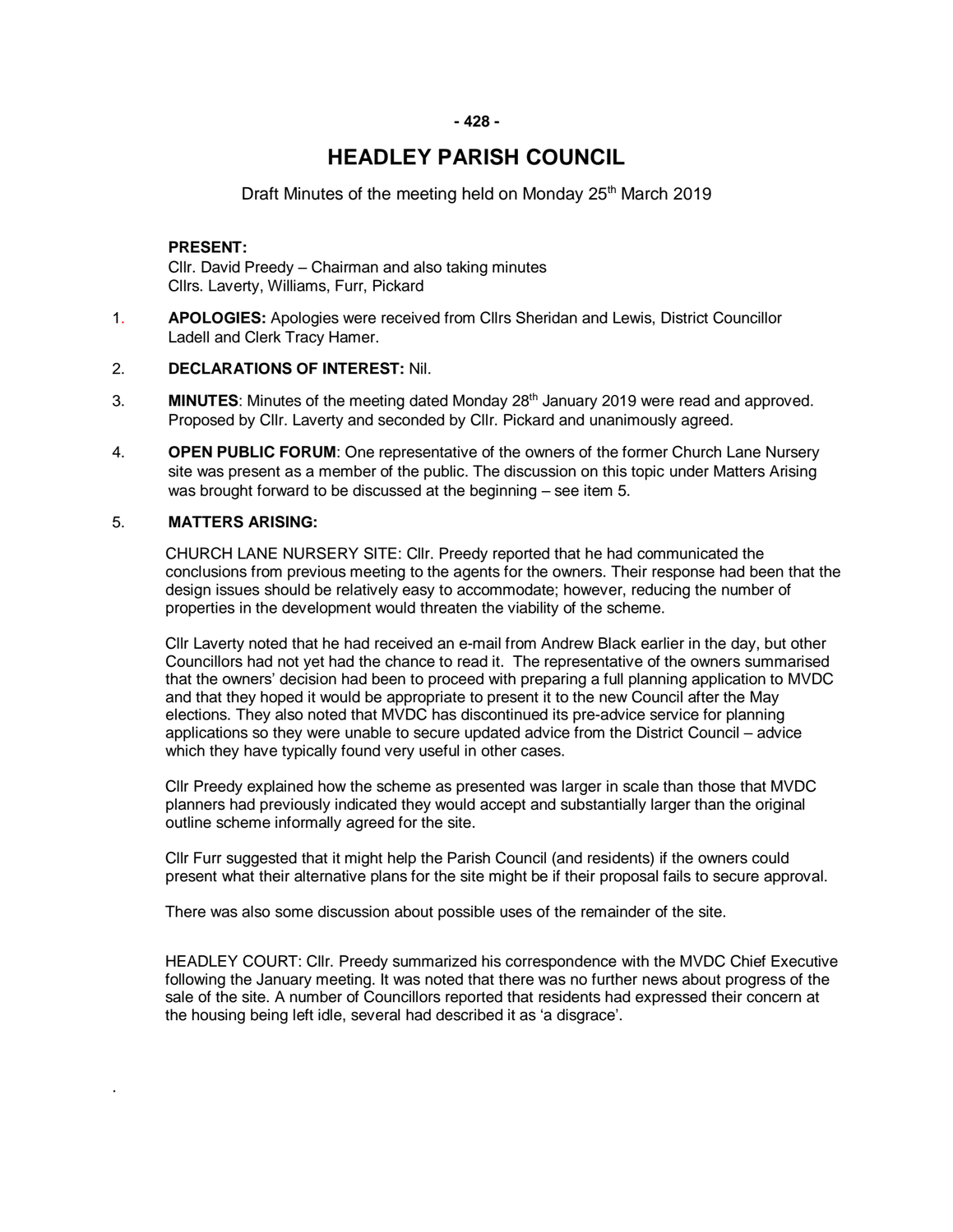ANNUAL GOVERNANCE STATEMENT: Cllr. Preedy said that the Clerk had told him that the Governance Statement was not yet available for review. He noted that this might mean the Council needs to hold an Extraordinary Meeting to review this statement in the correct sequence for the annual audit and reporting process.

AVM AGENDA – Cllr. Preedy reported that he had not heard back from the Woodland Trust about speaking. It was agreed that he and Cllr Pickard would urgently pursue contacts with the Woodland Trust as a preferred option. As a fall-back, Cllr Laverty thought the National Trust could provide an update, perhaps with an opportunity for some local businesses to speak. It was also thought that we might invite St Johns Ambulance to give a brief update on defibrillators with perhaps a 5-minute video and a sign-up sheet to see if there is enough demand for a further training course.

Subject to the number of nominations for the Parish Council elections, it was decided that we should prepare a brief newsletter for distribution in late-April with the details of the Village Meeting; other content could include names of new Councillors (assuming no election is necessary) and if there are vacancies a call for residents who might be interested in being co-opted.

AVM AGENDA – Cllr Williams confirmed that all is ready for Sunday's litter-pick. She explained the difficulties she has faced with the new organisation running the Council Depot and their apparent reluctance to support local efforts to keep the area tidy.

## 6. **FINANCE:**

.

Cllr. Laverty reported that he had checked the reconciliation of the bank accounts dated 20th March 2019 on that date.

The financial statement was reviewed and the following comments noted:

- While the financial position looks healthy, the continuing uncertainty regarding future Precept income from the housing at Headley Court remains a risk.
- The year-end positive variance will be reduced by £500 as a transfer will be made to the Playground Equipment Reserve to build this up.
- The web-site suppliers remain impossible to contact and the Clerk believes we are likely to be forced to move to a new supplier when email details of Councillors need to be changed. It was agreed that the Clerk & Chairman be authorised to investigate new suppliers as a matter of urgency – proposed by Cllr Pickard, seconded Cllr Laverty.

PAYMENTS: The Clerk reported the following payments had been made since the last meeting:

| Date | Pavee                                    | Cha no | Amount |
|------|------------------------------------------|--------|--------|
|      | 20/02/19   Tracy Hamer - February Salary | DD     | 355.98 |
|      | 20/03/19 Tracy Hamer - March Salary      | DD     | 355.98 |

The Clerk requested approval for the following payments: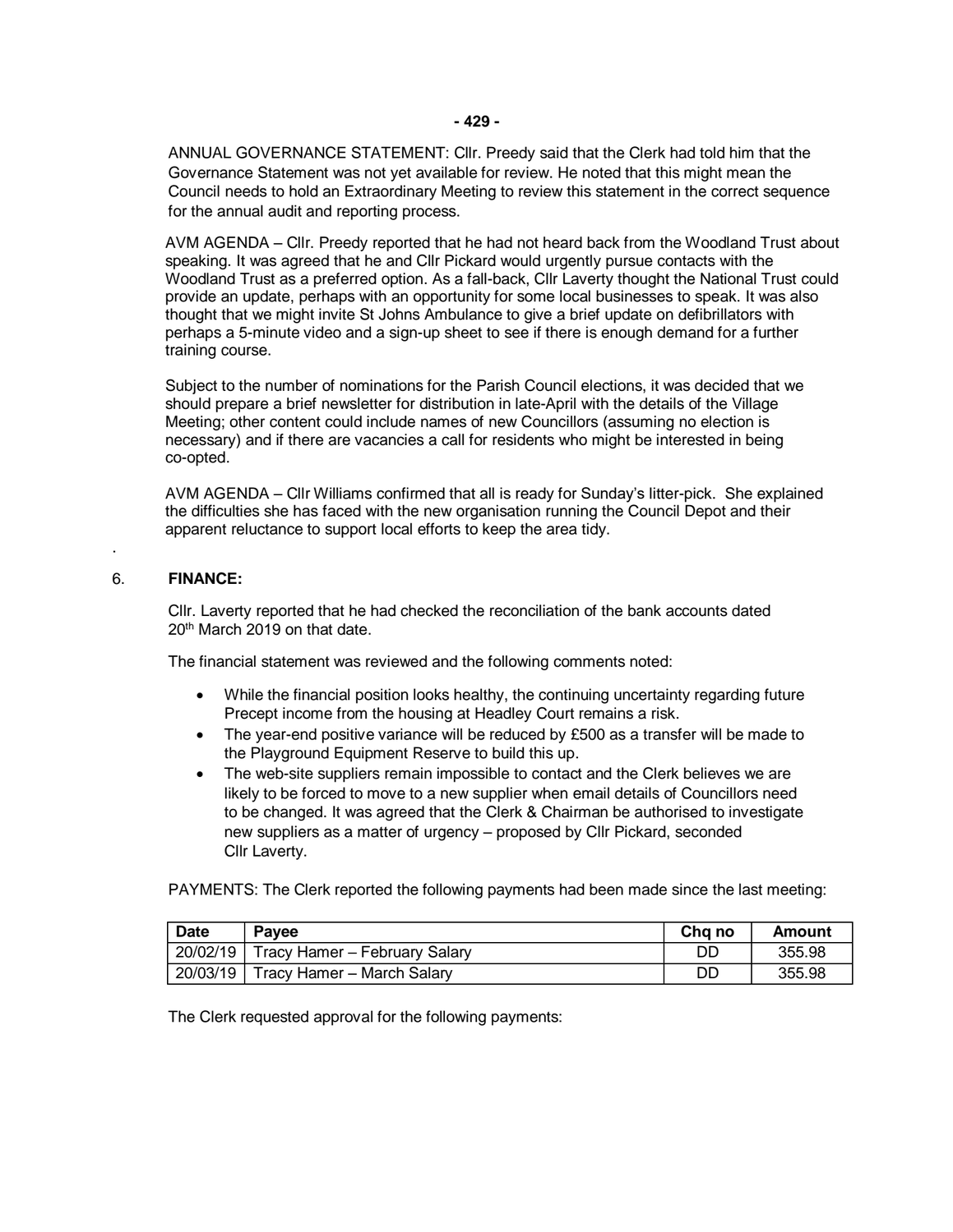| Date     | Payee                                       | Chg no | Amount |
|----------|---------------------------------------------|--------|--------|
| 25/03/19 | Tracy Hamer - February/March Expenses       | 726    | 56.40  |
| 25/03/19 | Headley Village Hall - March HPC Meeting    | 727    | 37.00  |
| 25/03/19 | Headley Village Shop - Meeting Refreshments | 728    | 12.00  |
|          | $25/03/19$ SCA Payroll Fees                 | 729    | 30.00  |
|          | 25/03/19   SSALC Elections Briefing         | 730    | 24.00  |

Approval for the above expenditure was agreed – proposed by Cllr. Williams and seconded by Cllr. Furr. The Council agreed to thank the Clerk and Cllr. Laverty for the smooth running of the Council's finances.

# 7. **MAINTENANCE:**

PLAYGROUND – It was noted that the Inspection File does not appear to be keeping up with the rota. The Chairman stressed the importance of all Councillors trying to ensure they carry out their inspections on schedule.

FOOTPATHS AND GRIT BINS – Cllr. Laverty reported that the Footpaths Officer is still working on the annual report.

- Cllr Pickard reported that she has had an initial response from the owners of the Villans Wyk field who are considering whether land might be available to create a safe footpath around the "Tot Hill bends". It was agreed that such a development would really help to integrate the separate parts of the village.

HIGHWAYS AND PEBBLE HILL JUNCTION – Several councillors reported concern at the road quality at the Clay Lane/Tilley Lane junction, which now poses a real risk to cyclists. Cllr Preedy reported that re-surfacing here had been on the SCC Highways plan, but he will check if it is still on schedule

- Cllr Furr reported that he had observed a recent pothole repair in the village and was very concerned at the quality of the work – the damaged section had not been cut out; it had merely had dry tarmac inserted and been stamped down by the workman; the debris had not been taken away but had been dumped over a low fence onto private property. The Chairman said he would report this to the County Councillor.

# 8. **HEADLEY COURT:** See Item 5.

## 9. **PLANNING:**

MO/2019/0038/TFC - 5 Headley Park, Tilley Lane, Headley KT18 6EE Proposal: Remove two Sycamore trees and five Cypress trees (marked on submitted plan).

MO/2019/0113/PLA - Heath Farm, Headley Common Road, Headley KT18 6ND Proposal: Retrospective application for change of use of 3 No. silos to 1 No. dwelling, including addition of 2 No. two storey linking sections.

MO/2019/0376/PLA - Heath Farm, Headley Common Road, Headley KT18 6ND Proposal: Create basement area under new dwelling to house plant room and associated equipment, also remove one outbuilding and one shed.

MO/2019/0172/ECL - 2 Heath Farm Cottages, Church Lane, Headley KT18 6LD Proposal: Certificate of Lawfulness for the existing use in respect of land rear of dwelling being used as a residential garden for a continuous period in excess of ten years. Cllr Preedy reported a conversation he had with the Planning Enforcement Lead at MVDC over a number of possible enforcement issues in Headley. He understands that the Stables behind 2